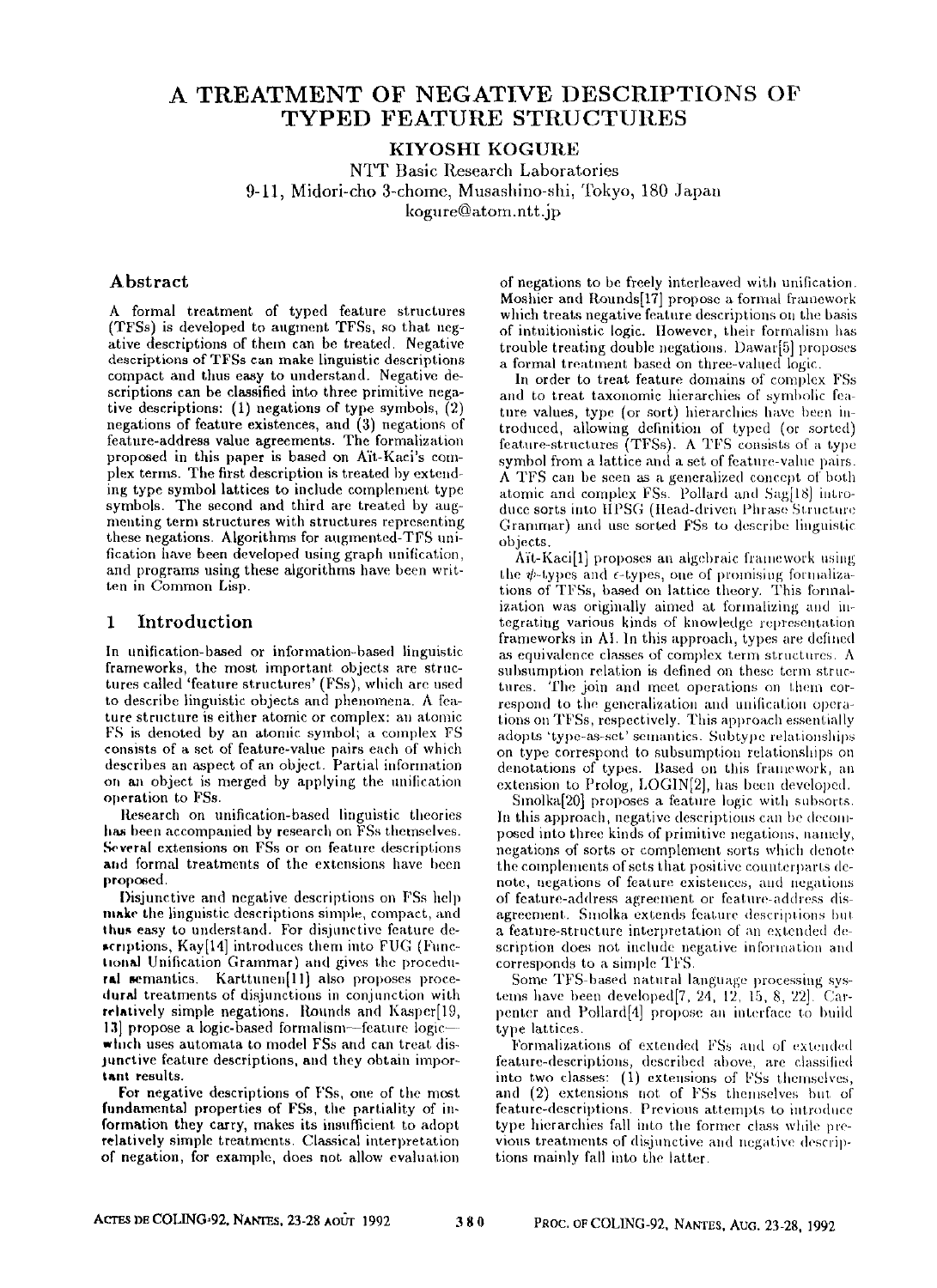This paper proposes an extension to Ait-Kaci's  $\psi$ . type that incorporates three kinds of the primitive negative descriptions described below into the  $\psi$ -type. Ait-Kaci's  $\psi$ -type formalization uses term structures. In this paper, both these type structures and the type symbol lattice on which term structures are defined are extended to treat negative descriptions. Negations of type symbols are treated by extending type symbol lattices, and negations of feature existences and feature-address disagreements are treated by extending term structures. This extension can be seen as intuitionistie. The extension is classified into class  $(1)$  above.

Based on this paper's formalization, unilieation algorithms have been developed usiug graph unification techniques $[23, 16]$ . Programs based on these algorithms have been implemented in Common Lisp.

### **2** Requirements of Negative Descriptions of TFSs

In describing linguistic information using (typed) feature structures, negative descriptions make the description compact, intuitive, and hence easy to understand. For example, we want to deserihe the grammatical agreement for an English verb, say "eat", naturally as follows.

$$
\textbf{syn}\left[\text{agreement} - \left(\text{agr}\left[\begin{array}{cc}person & \text{3rd} \\ number & \text{sg}\end{array}\right]\right) \right] \quad (1)
$$

This description specifies compactly and directly that it is not the case that the person attribute is third and that the number attribute is singular. If we could not use such complex negative descriptions, we would write it using disjunctive descriptions with simple complement types as follows.

$$
\begin{array}{c} \left\{ \begin{array}{l} \text{syn}(\text{agreement} - \text{agt} \text{person} - \text{3rd}] \\ \text{syn}(\text{agreement} - \text{agt} \text{number} - \text{sg}] \end{array} \right\} \end{array} \quad (2)
$$

$$
\begin{Bmatrix}\nsyn{agreement} & ngfperson & 1st]]\\nsyn{agreement} & agfperson & 2nd]]\\ssyn{agreement} & agfnumber & p]]\end{Bmatrix} (3)
$$

In this case,  $(1)$  is easier to understand than  $(2)$  or (3).

In the above ease., we can describe the information because the complex negative descriptions can be transformed into the disjunction of simple negative descriptions (with an almost same intended meaning) and because both *person* and *number* features take their values from  $\{1st, 2nd, 3rd\}$  and  $\{sg, pl\}$ . However, it is not always the case that such transformations are possible and that feature takes its value from a finite set.

Let us consider more. complicated cases using difference lists expressed using feature structures.<sup>1</sup> The empty list of categories is represented as follows.

$$
\text{dist}\left[\begin{array}{cc} in & \text{X1}: \text{list} \\ out & \text{X1} \end{array}\right] \tag{4}
$$

In the above example, the tag symbol, X1 shows that features *in* and *out* must take the same value.

llow can oniy nomemptiness be expressed? This is impossible using complement type symbols or dis junctions because we can consider the set of all finite length lists whose elements can be taken from infinite sets. Direct or indirect extension of feature structures is required.

So far, we have discussed the requirement of negative descriptions of type symbols and of feature-value agreements from the viewpoint of capability of de-<br>scribing linguistic information. There are other advantages of allowing negative descriptions. Consider, for example, debttgging processes of grammatical descriptions by parsing sample sentences. We may obtain unexpected results such as a TFS with an unexpected type symbol, a TFS with an unexpected feature value agreement and so on. In such situations, negative descriptions can be useful tools for detecting their reasons.

To make linguistic descriptions compact and thus easy to understand, to treat natural language efficiently, and to detect error reasons rapidly, it is necessary to develop formalizations and methods of treating negative descriptions.

## **a** Formal Treatment of Negative Descriptions of TFSs

As stated earlier, a typed feature structure (TFS) consists of a type symbol and a set of feature-value pairs. Thus, descriptions of TFSs are classified into descriptions of TFSs having:

- (1) a certain type symbol (or having a subtype syn, hol of a certain type symbol),
- (2) a feature, and
- (3) two feature-address values that agree.

A TFS can be described by using conjunctions and disjunctions of such kinds of descriptions. A conjunctive and disjunctive TFS can be formalized as Aït-Kaci's  $\psi$ -type and  $\epsilon$ -type, respectively. That is, a  $\psi$ -type, which has a complex term structure called a  $\psi$ -term as its syntax, represents a conjunction of such kinds of descriptions or a conjunctive typed feature structure, and an  $\epsilon$ -type is a maximal set of  $\psi$ -types representing the disjunction of them.

Negative counterparts of these descriptions are classified into descriptions of TFSs:

- $(1')$  not having a certain type symbol (or having a type symbol which is not subsumed by a certain type symhol),
- (2') not having a certain feature, and
- (3') having two feature-address values that do not agree.

By incorporating structures representing such negative descriptions into a  $\psi$ -term, a TFS with the negative descriptions can be formalized. Such a lerm is called an augmented  $\psi$ -term and a type with an augmented  $\psi$ -term as its syntax is called an augmented  $\psi$ -type. From augmented  $\psi$ -terms, an augmented  $\epsilon$ term can be constructed in the same manner that an  $\epsilon$ -term is constructed from  $\psi$ -terms.

Next, augmented  $\psi$ -terms and  $\psi$ -types are defined. Term structures are first augmented with structures representing inhibited features and disagreement of feature address values. Then, type symbol lattices are extended to include complement type symbols as suggested in [1].

<sup>&</sup>lt;sup>1</sup>In HPSG and JPSG (Japanese Phrase Structure Grammar), a difference list is very convenient for express**ing** *subcat* **and** *slash* **feature values.**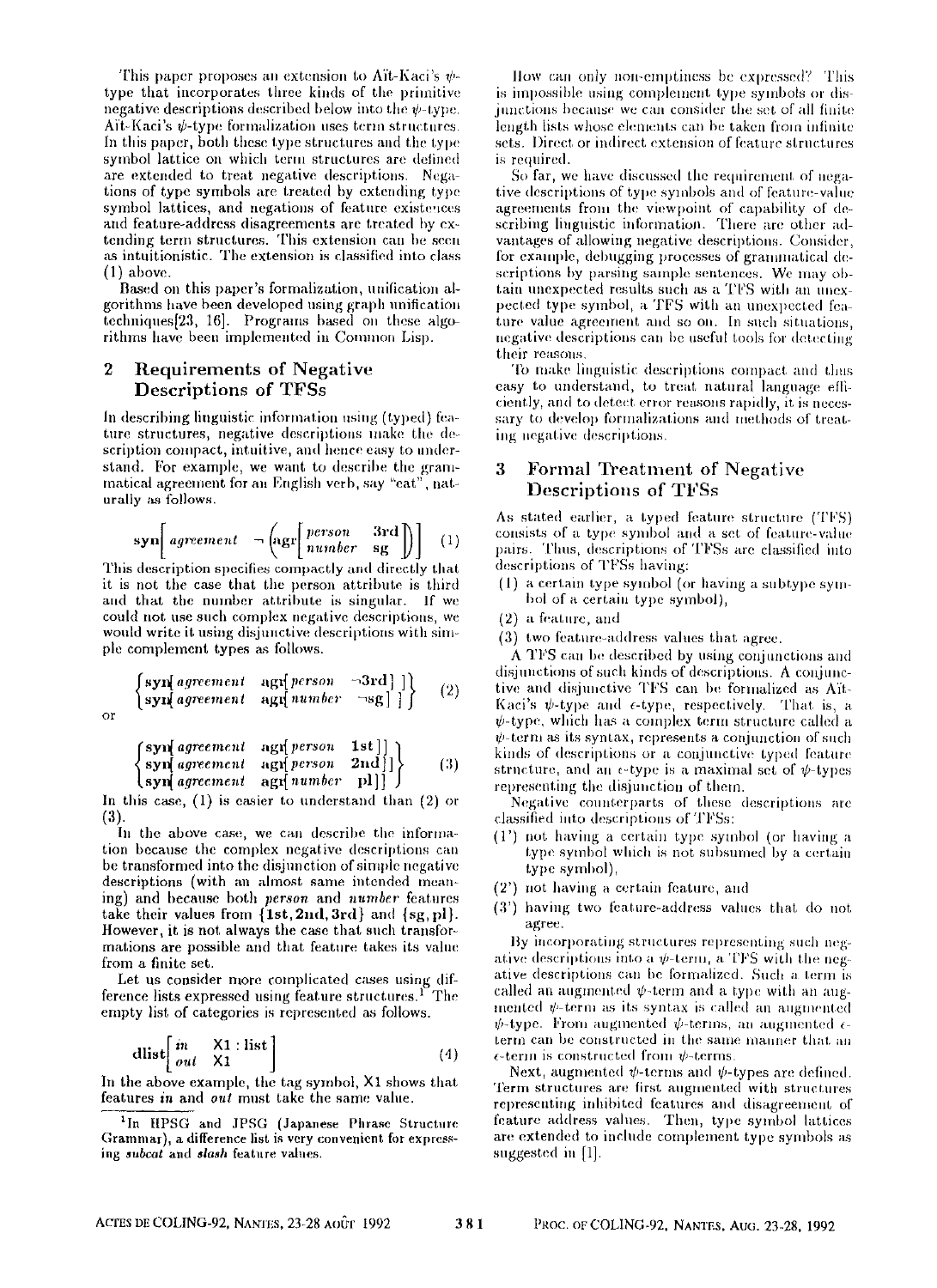### 3.1 Typed Feature Structures **as**  Augmented  $\psi$ -Types

In order to define complex term structures, a signature is used to specify their vocabulary. It serves as the interface between their syntax and semantics. A signature is formally defined as follows.

**Definition 1** A signature is a quadruple  $\langle T, \leq_T \rangle$  $, \mathcal{F}, \mathcal{V}$  consisting of:

- 1. a set  $T$  of type symbols containing  $T$  and  $\bot$ ,
- 2. a partial order  $\leq_T$  on T such that
	- (a)  $\perp$  is the least and  $\perp$  is the greatest element, and
	- (b) every pair of type symbols  $a, b \in \mathcal{T}$  have a least upper bound or join, which is denoted by  $a \vee_{\tau} b$  and a greatest lower bound or meet, which is denoted by  $a \wedge_{\mathcal{T}} b$ ,
- 3. a set  $F$  of feature symbols, and
- 4. a set  $V$  of tag symbols

where  $T$ ,  $F$  and  $\tilde{V}$  are pairwise disjoint.

A simple 'type-as-set' semantics is adopted for these objects. That is, a type symbol in  $T$  denotes a set of objects in an interpretation. Here, T and  $\perp$  denote the sets called the universe, written as U, and the empty set  $\emptyset$ , respectively. Another element a denotes a nonempty subset of  $U$ , written as  $[a]$ . The partial order  $\leq_T$  denotes the subsumption relation between these sets; for any type symbols a, b, and c,

1.  $a \leq_T b$  if and only if  $[a] \subseteq [b]$ ,

2. 
$$
\mathbf{a} \vee_{\mathcal{T}} \mathbf{b} = \mathbf{c}
$$
 if and only if  $[\mathbf{a}] \cup [\mathbf{b}] = [\mathbf{c}]$ , and

3.  $\mathbf{a} \wedge_{\mathcal{T}} \mathbf{b} = \mathbf{c}$  if and only if  $[\mathbf{a}] \cap [\mathbf{b}] = [\mathbf{c}]$ .

A feature symbol denotes a function from a subset of  $U$  to  $U$ . A feature path is a finite string of feature symbols and denotes the function obtained by the composition of the functions that the feature symbols denote.

A term is defined from a signature. First, a term domain is defined as a skeleton built from feature symbols.

**Definition 2** A term domain  $\Delta$  on  $\mathcal F$  is a set of finite strings of feature symbols in  $\mathcal F$  (including the empty string  $\epsilon$ ) such that

- 1.  $\Delta$  is prefix-closed:  $\forall p, q \in \mathcal{F}^*$ , if  $p \cdot q \in \Delta$ , then  $p \in \Delta$ ; and
- 2.  $\Delta$  is finitely branching: if  $p \in \Delta$ , then {f  $\in$  $\mathcal{F} | p \cdot f \in \Delta$  is finite

where '.' is the string concatenation operator.

An element of a term domain is called a feature address or a feature path. By definition, the empty string e must belong to all term domains and is called the root address. A term domain is represented by a rooted directed graph within which each arc has a feature symbol as its label.

A suhdomain of a term domain, corresponding to a subgraph, is defined as follows.

**Definition 3** Given a term domain  $\Delta$  and a feature address  $p \in \Delta$ , the subdomain of  $\Delta$  at p is defined to be the term domain  $\Delta/p := \{p' \mid p \cdot p' \in \Delta\}$ . The set of all subdomains of  $\Delta$  is denoted by Subdom( $\Delta$ ).

Next, flesh is put on the term structure's skeleton as defined as a term domain by assigning several kinds of objects to each feature address. Ait-Kaci's term structure, the basis of the  $\psi$ -type, is defined by assigning a type symbol and a tag symbol to each feature address as follows.

**Definition 4** A term is a triple  $(\Delta, \tau, v)$  where  $\Delta$  is a term domain on  $\mathcal{F}, \tau$  is a type symbol function from  $\mathcal{F}^*$  to  $\mathcal{T}$  such that  $\tau(\mathcal{F}^* - \Delta) = \{\top\}$ , and  $v$  is a tag symbol function from  $\Delta$  to  $\mathcal{V}$ .

Given a tag symbol function  $v_i$ , Addr<sub>y</sub> denotes the function from a tag symbol to the set of addresses:

$$
\mathbf{Addr}_{\nu}(\mathsf{X}) \quad := \quad \{ p \in \Delta \mid \nu(p) = \mathsf{X} \}. \tag{5}
$$

In order to treat negations of feature existences and feature-address value disagreement, the term structure defined above is augmented by assigning additional objects, a set of inhibited features and a set of disagreement tag symbols, to each feature address.

Definition 5 An augmented term is a quintuple  $(\Delta, \tau, v, \phi, \chi)$  where  $\widetilde{\Delta}$  is a term domain on  $\mathcal{F}, \tau$ is a type symbol function from  $\mathcal{F}^*$  to  $\mathcal T$  such that  $\tau(\mathcal{F}^* - \Delta) = \{\top\}, v \text{ is a tag symbol function from } \Delta \text{ to } \mathcal{V}, \phi \text{ is an inhibited feature function from } \mathcal{F}^*$ to  $2^{\mathcal{F}}$  such that  $\phi(p)$  is finite for any  $p \in \Delta$  and  $\phi(\mathcal{F}^* - \Delta) = {\emptyset}$ , and  $\chi$  is a disagreement tag symbol function from  $\mathcal{F}^*$  to  $2^{\mathcal{V}}$  such that  $\chi(p)$  is finite for any  $p \in \Delta$  and  $\chi(\mathcal{F}^* - \Delta) = {\emptyset} \cdot \mathcal{F}$ 

The inhibited feature function  $\phi$  specifies which features cannot exist at a given address. There is thus inconsistency if there is an address  $p$  in  $\Delta$  such that

$$
\phi(p) \cap \{ f \in \mathcal{F} \mid p \cdot f \in \Delta \} \neq \emptyset. \tag{6}
$$

 $\phi(p) \cap \{f \in \mathcal{F} \mid p \cdot f \in \Delta\} \neq \emptyset.$  (6) The disagreement tag symbol function  $\chi$  specifies, for a given address, substructures with which its argument disagrees. There is thus inconsistency if there is an address  $p$  in  $\Delta$  such that

$$
v(p) \in \chi(p). \tag{7}
$$

The disagreement address function  $\mathbf{Disagr}_{\nu,\chi}$  from  $\Delta$  to  $2^{\mathcal{F}^*}$ , based on v and  $\chi$ , takes an address as its argument, and gives the set of addresses with which the argument address must disagree, called the disagreement address set and defined as:

$$
\mathbf{Disagr}_{\mathbf{v},\chi}(p) := \bigcup_{\mathsf{X} \in \chi(p)} \mathbf{Addr}_{\mathbf{v}}(\mathsf{X}). \tag{8}
$$

Augmented terms are hereafter referred to simply as terms unless stated otherwise.

**Definition 6** Given a term  $t = \langle \Delta, \tau, v, \phi, \chi \rangle$  and a feature address  $p$  in  $\Delta$ , the subterm of t at the address p is the term  $t/p = \langle \Delta/p, \tau/p, \nu/p, \phi/p, \chi/p \rangle$  where  $\tau/p : \mathcal{F}^* \to \mathcal{T}$ ,  $v/p : \Delta/p \to \mathcal{V}$ ,  $\phi/p : \mathcal{F}^* \to 2^{\mathcal{F}}$ , and  $\chi/p : \mathcal{F}^* \to 2^{\mathcal{V}}$  are defined by

$$
(\tau/p)(q) \quad := \quad \tau(p \cdot q), \tag{9a}
$$

$$
(v/p)(q) := v(p \cdot q), \qquad (9b)
$$

$$
(\phi/p)(q) \quad := \quad \phi(p \cdot q), \tag{9c}
$$

$$
(\chi/p)(q) := \chi(p \cdot q).
$$
  
For a term  $t = \langle \Delta, \tau, \nu, \phi, \chi \rangle$ , a type symbol a (sim-

ilarly, a tag symbol or a term  $t'$ ) is said to occur in t if there is a feature address p in  $\Delta$  such that  $\tau(p) = a$ (similarly,  $v(p) = X$  or  $X \in \chi(p)$ , or  $t/p = t'$ ).

A term  $t = (\Delta, \tau, \nu, \phi, \chi)$  is said to be regular if the set of all subterms of t, Subterm(t) :=  $\{t/p \mid p \in$  $\Delta$ , is finite. Hereafter, we will consider only regular terms. In a regular term, only finite numbers of type symbols and tag symbols occur.

<sup>&</sup>lt;sup>2</sup>For any set S,  $2^S$  denotes the set of subsets of S.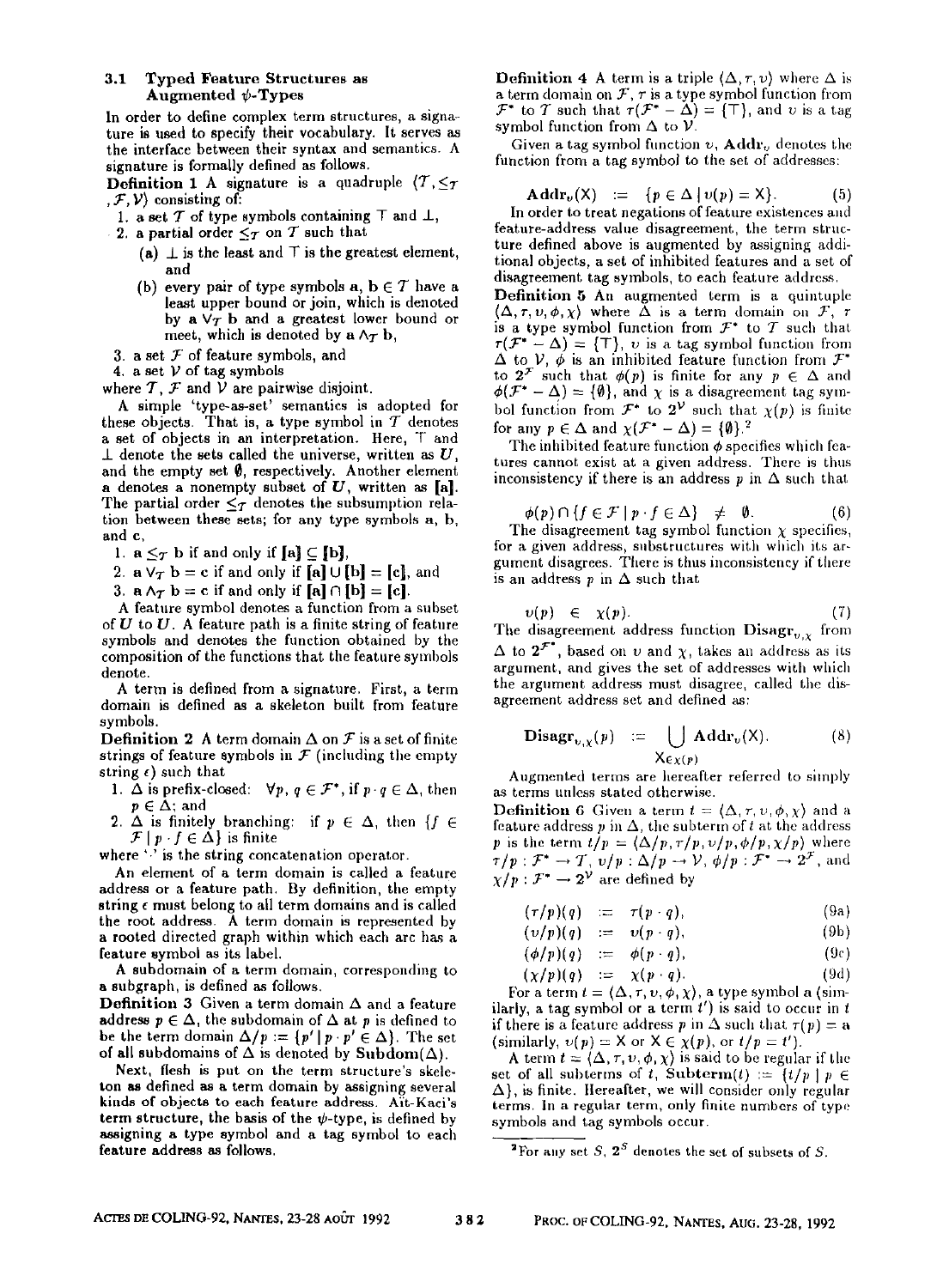$$
t_{empty}
$$
\n
$$
= \begin{bmatrix}\nX1: \{\} : \{\} \text{; dlist} \\
\text{in} & X2: \{first\} : \{\} : \top\n\end{bmatrix}
$$
\n
$$
= \begin{bmatrix}\n\text{in} & X2: \{\text{first}\} : \{\} : \top \\
\text{in} & X3: \{\} : \{\} : \text{dist}\n\end{bmatrix}
$$
\n
$$
= \begin{bmatrix}\n\text{in} & X4: \{\} : \{X6\} : \text{list} \\
\text{in} & X6: \{\} : \{X8: \{\}\} : \text{list}\n\end{bmatrix}
$$

Figure 1: Examples of Augmented Terms in Matrix Notation



Figure 2: Examples of Augmented Terms in Directed Graph Notation

In a term, any two feature addresses bearing the same symbol are said to corefer. Thus, the coreference relation  $\kappa$  of a term is a relation defined on  $\Delta$  as the kernel of the tag function v; i.e.,  $\kappa := \textbf{Ker}(v) =$  $v^{-1}$  o v. Here,  $\kappa$  is an equivalence relation and a  $\kappa$ class is called a coreference class.

**Definition 7** A term  $t$  is referentially consistent if the same subterm occurs at all feature addresses in a coreference class.

If a term is referentially consistent, then by definition, for any  $p_1, p_2 \in \Delta$ , if  $v(p_1) = v(p_2)$  then, for all p such that  $p_1 \cdot p \in \Delta$ , it follows that  $p_2 \cdot p \in \Delta$  and  $\nu(p_1 \cdot p) = \nu(p_2 \cdot p)$ . Therefore, if a term is referentially consistent,  $\kappa$  is a right-invariant equivalence or right-congruence on  $\Delta$ . That is, for any  $p_1, p_2 \in \Delta$ , if  $p_1 \kappa p_2$  then  $(p_1 \t p) \kappa (p_2 \t p)$  for any p such that  $p_1 \cdot p \in \Delta$ .

Definition 8 A well-formed term (wft) is a referentially-consistent regular term. The set of all well-formed terms is denoted by WFT.

A term can be represented in matrix notation. Examples of terms are shown in Figure 1. In this figure, T. dlist and list are type symbols, in, out and first are feature symbols, and X1, X2, ... are tag symbols. A matrix represents a set of feature-value pairs preceded by a tag symbol, followed by a set of inhibited features and followed by a set of disagreement tag symbols. In the term  $t_{empty}$ , its subterms at in and at out corefer while  $t_{nonempty}$  is a term in which its subterms at in and at out should not corefer. The term  $t_{empty}$  should not have the feature address in first while tnonempty has that address.

A term can also be represented by directed graphs (DGs).  $t_{empty}$  and  $t_{nonempty}$  in Figure 1 are shown as DGs in Figure 2.

The set  $WFT$  of well-formed terms includes many terms that have the same type symbol function, the same coreference relations, the same inhibited feature function, and the same disagreement address function but different tag symbol functions. These terms have the same information and can describe the same linguistic object or the same linguistic phenomena. These terms construct equivalence classes by renaming tag symbols in a certain manner.

**Definition 9** Two terms  $t_1 = \langle \Delta_1, \tau_1, \nu_1, \phi_1, \chi_1 \rangle$ and  $t_2 = \langle \Delta_2, \tau_2, \nu_2, \phi_2, \chi_2 \rangle$  are alphabetical variants of each other if and only if

- 1.  $\Delta_1 = \Delta_2$ ,
- 2.  $Ker(v_1) = Ker(v_2)$ ,
- 3.  $\tau_1 = \tau_2$ ,
- 4.  $\phi_1 = \phi_2$ , and
- 5. Disagr<sub> $v_{1,X_1}$ </sub> = Disagr<sub> $v_{1,X_2}$ </sub>

This is written as  $t_1 \alpha t_2$ .

According to 'type-as-set' semantics, the symbols  $T$  and  $L$  denote, respectively, the least informative type -the whole universe  $U$  -and the overdefined or inconsistency type-the empty set  $\emptyset$ . Therefore, a term containing L should be interpreted as inconsistent. Such an inconsistency is called a type inconsistency. To treat such inconsistency, a relation  $\mathfrak{g}_1$  on  $\mathcal{W} \check{\mathcal{F}} \mathcal{T}$  is defined as follows.

**Definition 10** For any two terms  $t_1, t_2 \in \mathcal{WFT}$ ,  $t_1 \Downarrow_1 t_2$  if and only if  $\perp$  occurs in both  $t_1$  and  $t_2$ .

There are other kinds of inconsistency as mentioned earlier. If a term contains an address  $p$  such that  $\phi(p) \cap \{f \in \mathcal{F} \mid p \cdot f \in \Delta\} \neq \emptyset$ , it is inconsistent because it means that there are features that should not exist at the address. Such an inconsistency is called a feature inconsistency.

In addition, if a term contains an address  $p$  such that  $v(p) \in \chi(p)$ , it is inconsistent because it means that the subterm at  $p$  does not agree with itself. Such an inconsistency is called a tag inconsistency.

Hence, the three kinds of inconsistency are treated integratedly by a relation  $\downarrow$  on  $WFT$  defined as follows.

Definition 11 For any two terms  $t_1, t_2 \in \mathcal{WFT}$ ,  $t_1 \Downarrow t_2$  if and only if each of them contains at least one address  $p$  such that

- 1.  $\tau(p) = \bot$ ,
- 2.  $\phi(p) \cap \{f \in \mathcal{F} \mid p \cdot f \in \Delta\} \neq \emptyset$ , or
- 3.  $v(p) \in \chi(p)$ .

Clearly, if  $\perp$  occurs in a term, it also occurs in all terms in its  $\alpha$ -class. This is also true for feature inconsistency and tag inconsistency. Hence, the relations  $\alpha$ and  $\Downarrow$  are such that their union  $\simeq$  becomes an equivalence relation. Thus, we can defined the augmented  $\psi$ -types as follows.

**Definition 12** An augmented  $\psi$ -type (or  $\psi$ -type for short) [t] is an element of the quotient set  $\Psi$  =  $WFT \simeq$ 

Syntactic structures of augmented  $\psi$ -types will be called augmented  $\psi$ -terms. An augmented typedfeature-structure can be formalized as an augmented  $\psi$ -type.

The set of type symbols T has the partial order  $\leq_T$ which denotes a subsumption relation between the set denoted by type symbols. The partial ordering on T can be extended to augmented  $\psi$ -terms and  $\psi$ types. The subsumption orders on  $WFT$  and on  $\Psi$ are defined as follows.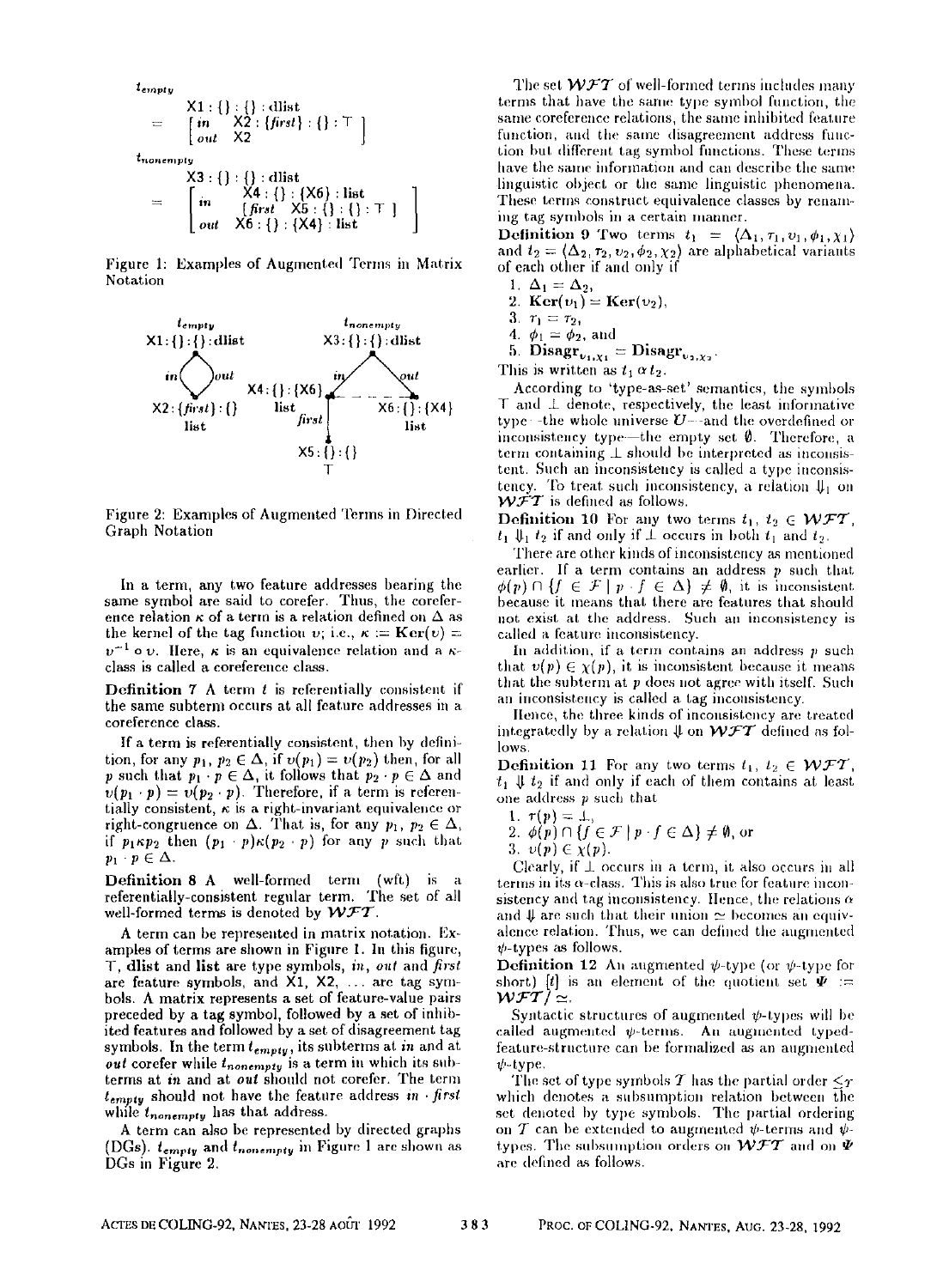**Definition 13** Let  $t_1 = \langle \Delta_1, \tau_1, \nu_1, \phi_1, \chi_1 \rangle$  and  $t_2 = \langle \Delta_2, \tau_2, \nu_2, \phi_2, \chi_2 \rangle$  be WFTs.  $t_1$  is said to be subsumed by  $t_2$ , written  $t_1 \leq t_2$ , if and only if either  $t_1 \simeq \bot$  or

- 
- 1.  $\Delta_2 \subseteq \Delta_1$ ,<br>2.  $\text{Ker}(v_2) \subseteq \text{Ker}(v_1)$
- 
- 
- 3.  $\forall p \in \mathcal{F}^*, \tau_1(p) \leq_T \tau_2(p)$ , and<br>4.  $\forall p \in \mathcal{F}^*, \phi_2(p) \subseteq \phi_1(p)$ , and <br>5.  $\forall p \in \mathcal{F}^*,$  **Disagr**<sub> $v_3, x_2(p) \subseteq$  **Disagr** $_{v_3, x_1}(p)$ .</sub>

The subsumption order on  $\Psi$  are defined by  $[t_1] \leq [t_2]$ if  $t_1 \leq t_2$  is well-defined.

Lattice operations on  $\Psi$  can be defined to be compatible with the above subsumption order relation as follows.

**Theorem 1** If  $\langle T; \leq \tau \rangle$  is a lattice, then so is  $\bar{\Psi}$ .

Proof. This theorem can be proved in a very similar manner to the counterpart for Att-Kaci's  $\psi$ -terms. Therefore, instead of providing the proof in detail, only the definitions of the least upper boundsor joins-and greatest lower bounds-or meets-are provided below. Let  $t_1 = \langle \Delta_1, \tau_1, v_1, \phi_1, \chi_1 \rangle$  and  $t_2 = \langle \Delta_2, \tau_2, v_2, \phi_2, \chi_2 \rangle$  be WFTs.

First, the join of  $t_1$  and  $t_2$ ,  $t_3 = t_1 \vee t_2 =$  $\langle \Delta_3, \tau_3, \nu_3, \phi_3, \chi_3 \rangle$ , is defined as follows:

$$
\Delta_3 = \Delta_1 \cap \Delta_2 \tag{10a}
$$

 $v_3: \Delta_3 \rightarrow V$  such that  $Ker(v_3) = \kappa_1 \cap \kappa_2,$  (10b)

and 
$$
\forall p \in \mathcal{F}^*
$$

$$
r_3(p) = r_1(p) \vee_T r_2(p), \qquad (10c)
$$
  
\n
$$
\phi_2(p) = \phi_1(p) \cap \phi_2(p), \qquad \text{and} \qquad (10d)
$$

$$
\chi_3(p) = \{v_3(q) \mid q \in (\text{Disagr}_{v_1,\chi_3}(p))\}
$$

$$
= \frac{1}{2} \left( \frac{1}{2} \left( \frac{1}{2} \right) + \frac{1}{2} \left( \frac{1}{2} \right) \frac{1}{2} \left( \frac{1}{2} \right) \frac{1}{2} \left( \frac{1}{2} \right) \frac{1}{2} \right)
$$

 $\cap \text{Disagr}_{v_{2},\chi_{2}}(p))\}.$  (10e) Next, the meet of  $t_1$  and  $t_2$ ,  $t_4 = t_1 \wedge t_2 =$  $\langle \Delta_4, \tau_4, \nu_4, \phi_4, \chi_4 \rangle$ , is defined as follows:

$$
\Delta_4 = \Delta^{[*]}, \qquad (11a)
$$

$$
\mathbf{Ker}(\nu_4) = \kappa^{[\mathbf{v}]},
$$
  
and  $\forall p \in \mathcal{F}^*$  (11b)

$$
\tau_4(p) = \sqrt{\tau_1(q) | p \kappa_p q, i} = 1, 2
$$
 (11c)

$$
\phi_4(p) = \bigcup \{ \phi_i(q) \mid p \kappa_p q, i = 1, 2 \}, (11d)
$$

and

$$
\chi_4(p) = \bigcup \{v_4(q) \mid q\kappa_q r, \nr \in (\mathbf{Disagr}_{v_1,\chi_1}(p)) \cup \mathbf{Disagr}_{v_2,\chi_2}(p))\} (11e)
$$

where

$$
\Delta^{[\bullet]} = \bigcup_{n=0}^{\infty} \Delta^{[n]},
$$
  
\n
$$
\Delta^{[n]} = \begin{cases}\n\Delta_1 \cup \Delta_2 & \text{for } n = 0, \\
\Delta^{[n-1]} \cup \\
\{p \in \mathcal{F}^* \mid p\kappa^{[\bullet]}q, q \in \Delta^{[n-1]}\} & \text{for } n \ge 1, \\
\sum_{n=0}^{\infty} \kappa^{[n]},\n\end{cases}
$$

$$
t_{empty} \lor t_{nonempty}
$$
\n
$$
= \begin{bmatrix}\nX7: {} \n\{ \} : \n\{ \} : \n\end{bmatrix} : \n\begin{bmatrix}\n\text{dist} \\
\text{dist} \\
\text{out} \quad X9: {} \n\} : \n\{ \} : \n\end{bmatrix} : \n\begin{bmatrix}\n\text{dist} \\
\text{dist}\n\end{bmatrix}
$$
\n
$$
t_{empty} \land t_{nonempty}
$$
\n
$$
X10: {} \n\{ \} : \n\{ \} : \n\text{dist} \} : \n\{X11\} : \n\text{list}
$$
\n
$$
= \begin{bmatrix}\n\text{in} & X11: {} \n\text{first} & X12: {} \n\{ \} : \n\{ \} : \n\end{bmatrix} : \n\begin{bmatrix}\n\text{1} & \text{1} & \text{1} & \text{1} \\
\text{1} & \text{1} & \text{1} & \text{1} & \text{1} \\
\text{1} & \text{1} & \text{1} & \text{1} & \text{1}\n\end{bmatrix}
$$
\n
$$
\approx \perp
$$

Figure 3: Examples of Join and Meet of Augmented  $\psi$ -Terms

$$
\kappa^{[n]} = \begin{cases} \bigcup_{m\geq 0} (\kappa_1^{\Delta_1 \cup \Delta_2} \circ \kappa_2^{\Delta_1 \cup \Delta_2})^m, \\ \text{for } n = 0, \\ \kappa^{[n-1]} \cup \\ \{ \langle p_1 \cdot p, p_2 \cdot p \rangle \mid p_1 \kappa^{[n-1]} p_2 \}, \\ \text{for } n \geq 1 \end{cases}
$$

and  $\kappa_i^{\Delta_1 \cup \Delta_2}$  is the reflexive extension of  $\kappa_i$  from  $\Delta_i$ to  $\Delta_1 \cup \Delta_2$  for  $i=1, 2$ .

The conditions (lla-lle) define a meet, that collapses to  $\perp$  whenever conditions (11c-11e) produce some address  $p$  such that type inconsistency, feature inconsistency, or tag inconsistency occurs at p.

The  $\vee$  is a join operation and  $\wedge$  is a meet operation which are compatible with the subsumptiou order de-

fined in Definition 13. [] Examples of join and meet operations on augmented  $\psi$ -terms are shown in Figure 3. The join and meet operations on augmented  $\psi$ -types correspond to the generalization and unification operations on TFSs.

A'it-Kaci defines an  $\epsilon$ -type as a maximal set of  $\psi$ types. It is also possible to define an augmented  $\epsilon$ type as a maximal set of augmented  $\psi$ -types in the same manner, making disjunctive and negative descriptions possible.

#### 3.2 Type Symbol Lattice Extension to Include Complement Type Symbols

Treating a negative description of a given type symbol, say a, requires a type symbol **b** such that **b** has only information that unification of it with a yields inconsistency, or such that  $a \vee_T b = \top$  and  $a \wedge_T b = \bot$ . Such a symbol is called a complement type symbol of a and written as a'. If a given type symbol lattice  $\langle T, \leq_T \rangle$  is a Boolean lattice, that is, a complemented<sup>3</sup> distributive lattice, we do not need to do anything. Otherwise, we nmst extend the lattice to include the complements of the type symbols contained in the given lattice.

For a finite type symbol lattice  $T$ , for example, a Boolean lattice  $T'$  can be constructed as follows. Let  $A := \{a_1, \ldots, a_N\}$  be the set of atoms of T, that is, type symbols which cover  $\perp$ .<sup>4</sup> If there are non-atomic type symbols which cover only one symbol, for each such symbol a, a new atom is added

<sup>&</sup>lt;sup>3</sup>A lattice is called complemented if its all elements have complements.[3]

 $^4$ a is said to cover b if b  $\lt$  a and b  $\leq$  c  $\lt$  a implies  $c = b$ .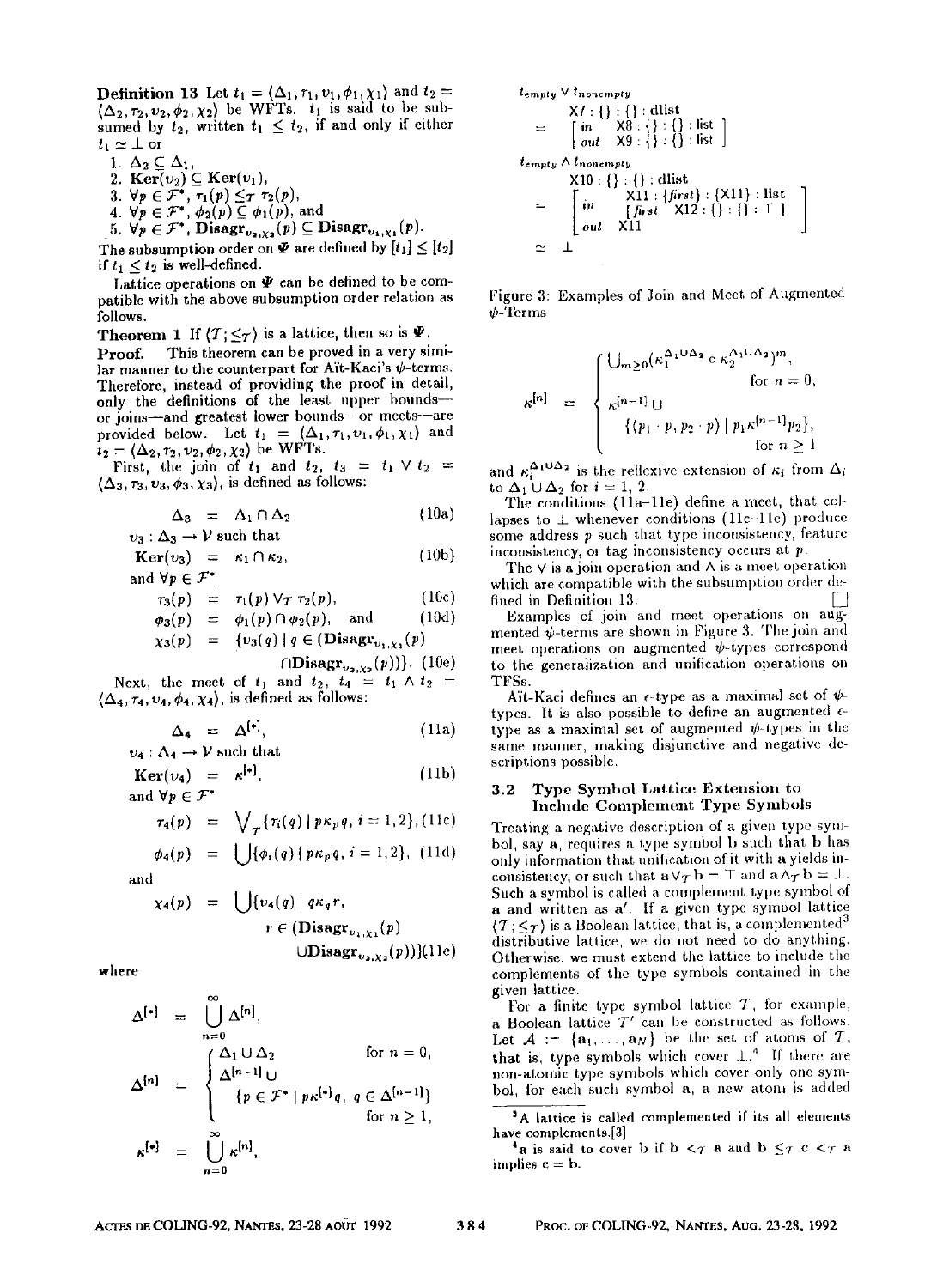|                    | node structure                        |
|--------------------|---------------------------------------|
| tsymbol:           | a type symbol)                        |
| arcs:              | (a set of arc structures)             |
| <i>ifeatures</i> : | (a set of feature symbols)            |
| dnodes:            | (a set of node structures)            |
| forward:           | $(a \text{ node structure})$ $[ NIL]$ |
|                    | arc structure                         |
| feature:           | (a feature symbol)                    |
| value:             | (a node structure)                    |

Figure 4: Data Structures

Function Unify(node1, node2) hegin  $node1 := Derference(node1);$  $node2 := Derference(node2);$ if  $node1 = node2$  then  $return(node 1)$ :  $node1.forward := node2;$  $node2. tsymbol := node1. tsymbol \wedge \tau node2. tsymbol;$ if  $node2.tsymbol = \bot$  then  $return(1)$  $node2.$ ifeatures := node1.ifeatures  $\cup$  node2.ifeatures; if node2.ifeatures∩  $\{arc.feature \mid arc \in node1, arcs \cup node2, arcs\}$  $\neq \emptyset$  then  $return(\perp)$ ;  $node2$ .  $dnodes := node1$ .  $dnodes \cup node2$ .  $dnodes$ .if  ${node1, node2} \cap node2.$  dnodes  $\neq \emptyset$  then  $return(\bot);$  $arcpairs := Shared\_Arc\_Pairs(node1, node2),$ for (arc1, arc2) in arcpairs do begin value :=  $Unify(arc1.value, arc2.value);$ if value  $=\perp$  then  $return(\perp);$ end:  $arcs := Complement \ldots Arcs(node1, node2);$  $node2. arcs := arcs \cup node2. arcs;$ return(node2): end

Figure 5: A Destructive Graph Unification Function

so that a covers an additional type symbol. The extended lattice  $T'$  is the set of subsets of A with set inclusion ordering. An element  $\{a_i\}_{i\in I}\in \mathcal{T}'$  denotes  $\bigcup_{i \in I} [\mathbf{a}_i]$ . The join and meet operations on  $T'$  are the set-union and set-intersection operations, respectively. The complement of an element  $\{a_i\}_{i\in I}$  in  $T'$ is the set-complement of it with respect to  $A$ , that is,  $\{a \in \mathcal{A} \mid a \notin \{a_i\}_{i \in I}\}.$ 

#### **Implementation of Augmented TFS** 4 Unification

The unification operation for augmented  $\psi$ -terms or augmented TFSs has been implemented using graph unification techniques. A term structure is represented as a directed graph by assigning a graph node to each  $\kappa$ -class as in Figure 2. The unification operation for such DGs corresponds to a graph merging operation. This takes two DGs and merges  $\kappa$ -classes of the same feature-address into a  $\kappa$ -class.

In a destructive graph unification method, which is very simple, such a graph is represented by the data structures in Figure 4. A node structure consists of five fields: *tsymbol* for a type symbol, arcs for a set of feature-value pairs, *ifeatures* for a set of inhibited features, dnodes for a set of disagreement nodesi.e., disagreement  $\kappa$ -classes, and *forward*. The field forward is used for the Union-Find algorithm[9] to calculate unions of  $\kappa$ -classes in the same manner as Huet's algorithm[10]. By traversing two DGs' nodes with the same feature-address simultaneously, calculating the union of their  $\kappa$ -classes, and copying arcs, their unification can be calculated as in Figure 5.

The function Unifu takes two input nodes and puts them in a  $\kappa$ -class by letting one input be the *forward* field values. The function then examines three kinds of inconsistency; namely, type inconsistency, feature inconsistency, and tag inconsistency. The function finally treats arcs in order to make the result graph right-congruent. For treating arcs, the function Unify assumes two functions, Shared Arc Pairs and Complement\_Arcs. The function Shared\_Arc\_Pairs takes two nodes as its inputs and gives a set of arc pairs each consisting of both inputs' arcs with a shared feature. The function Complement Arcs also takes two nodes and gives a set of arcs whose features exist in the first node but not in the second.

An inhibited feature function is implemented using the *ifeatures* field of nodes. When unification of two nodes results in a node with an arc with a feature in *ifeatures* it yields L because of feature inconsistency. A disagreement tag symbol function is implemented using dnodes. Unification of two nodes which have each other in their *dnodes* yields 1, because of tag inconsistency. These computations require negligible additional computation.

To simplify the explanation, the destructive version of graph unification is used above. Other versions based on more efficient graph unification methods such as Wroblewski's and Kogure's method[23, 16] have also been developed. Furthermore, it is easy to modify other graph unification methods [21, 6] to allow augmented TFSs.

#### Conclusion 5

This paper has proposed an augmentation of feature structures (FSs) which introduces negative information into FSs in unification-based formalisms. Unification-based linguistic formalisms use FSs to describe linguistic objects and phenomena. Because linguistic information can be described compactly using disjunctive and negative descriptions, FSs and feature descriptions are required to treat such descriptions. In this paper, FSs have been augmented, using a promising method of formalization, Alt-Kaci's  $\psi$ type, to allow three kinds of negative descriptions of them to be treated.

In a formalization of typed feature structures, negative descriptions can be decomposed into three kinds of negations: negations of type symbols, negations of feature existences, and negations of feature-address value agreements. It is shown that the second and third kinds can be treated by augmenting term structures to include structures representing such kinds of descriptions. Subsumption relations on augmented terms are defined. It is also shown that the first kind can be treated by extending type symbol lattices to include complement type symbols.

The proposed formalization can provide efficient al-